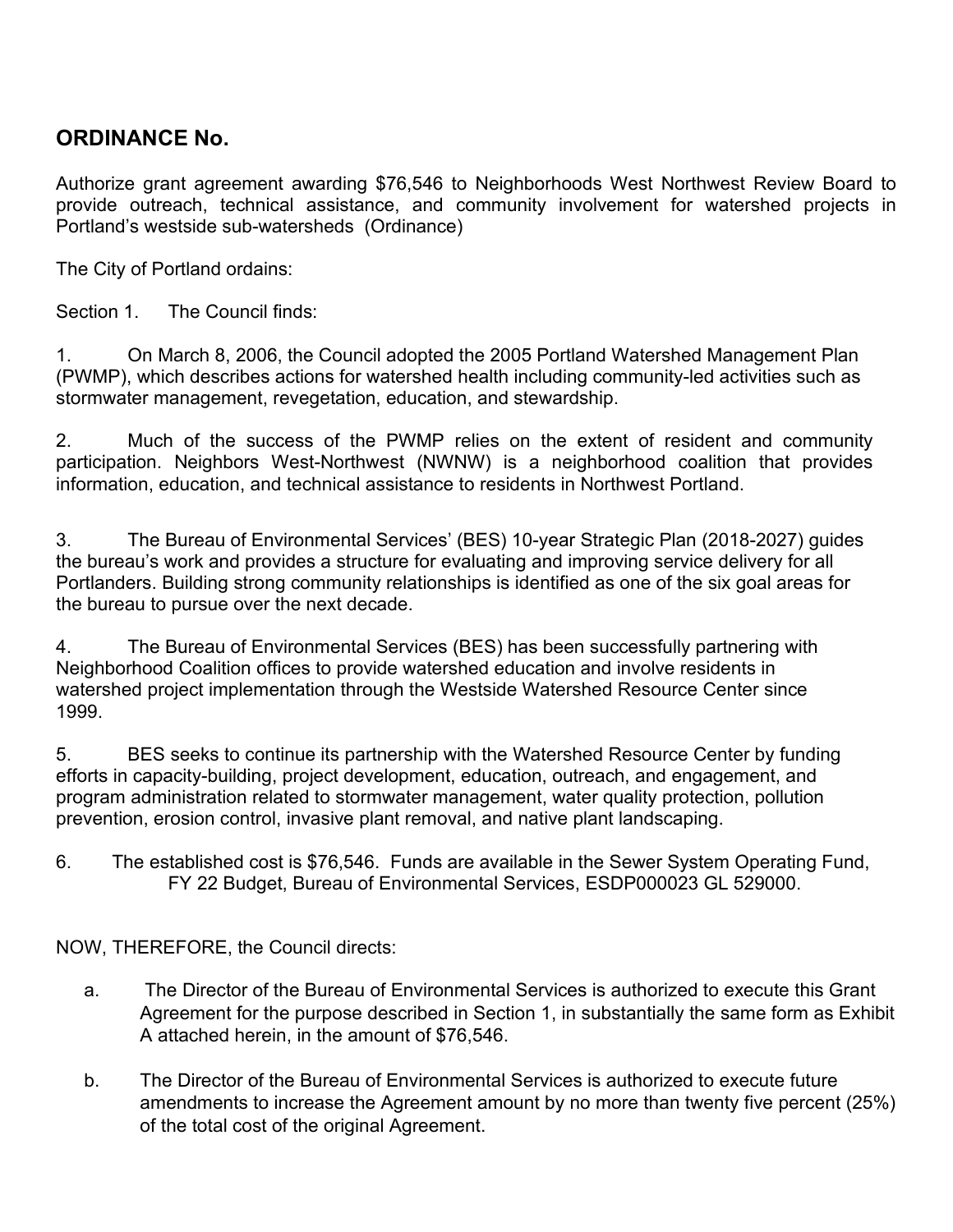c. The Mayor and Auditor are hereby authorized to pay for the contract from the Sewer System Operating Fund Budget when demand is presented and approved by the proper authority.

Passed by the Council: Commissioner Mingus Mapps

Prepared by: Colleen Mitchell Date prepared: 05/10/2021

ESDP000023- ord

# **Mary Hull Caballero**

Auditor of the City of Portland By

Deputy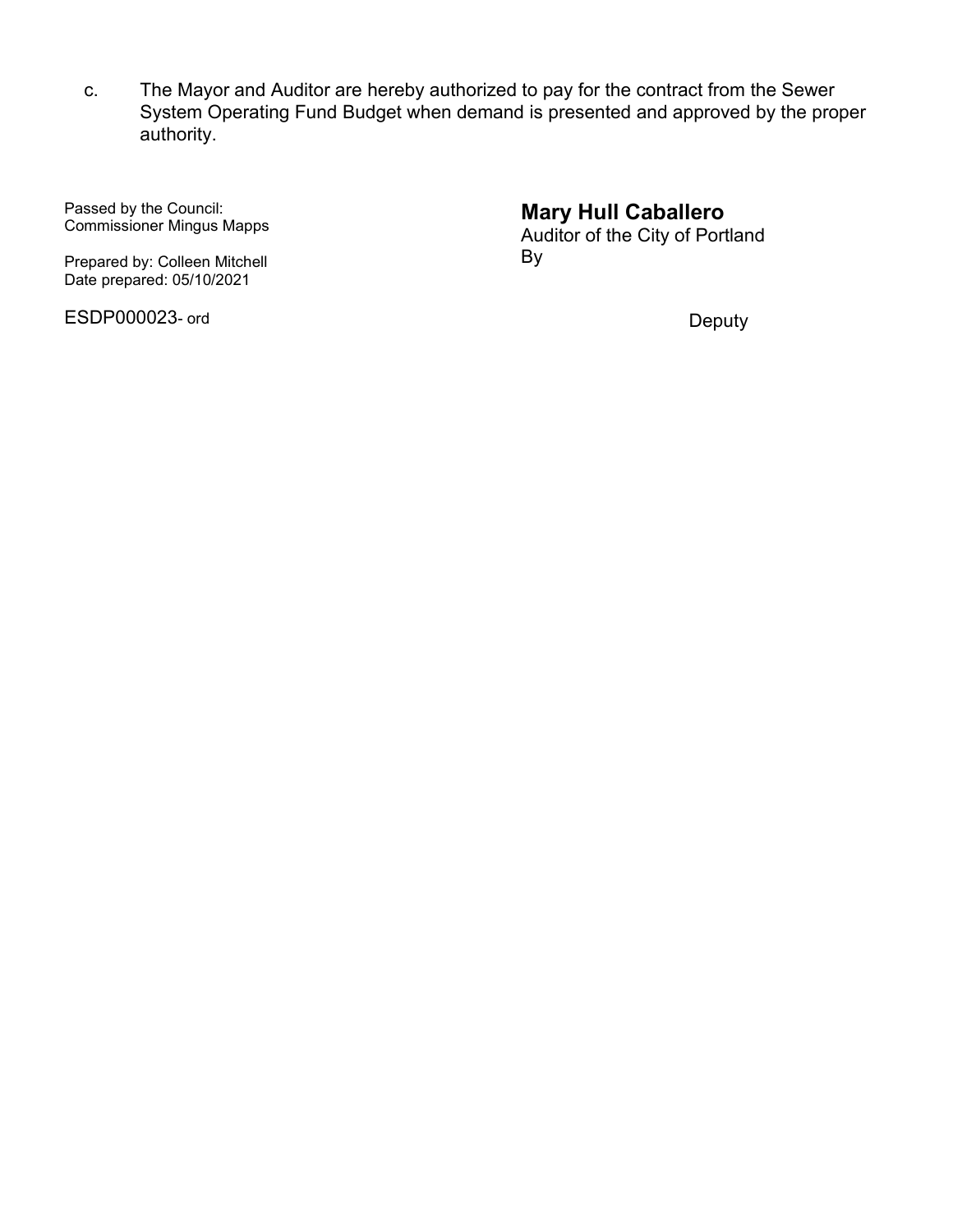## Agenda No. **ORDINANCE NO. 413 435**

Title

Authorize grant agreement awarding \$76,546 to Neighborhoods West Northwest Review Board to provide outreach, technical assistance, and community involvement for watershed projects in Portland's westside subwatersheds (Ordinance)

| <b>INTRODUCED BY</b><br>Commissioner/Auditor:<br>Mingus Mapps                                                                                                                                                                                                                                                                                                                                                                                                                                                                                                                                                                                                                                                                                                                                                                                                                                                                             | CLERK USE: DATE FILED May 25, 2021                                                                                                                                                                                                                                                                                        |
|-------------------------------------------------------------------------------------------------------------------------------------------------------------------------------------------------------------------------------------------------------------------------------------------------------------------------------------------------------------------------------------------------------------------------------------------------------------------------------------------------------------------------------------------------------------------------------------------------------------------------------------------------------------------------------------------------------------------------------------------------------------------------------------------------------------------------------------------------------------------------------------------------------------------------------------------|---------------------------------------------------------------------------------------------------------------------------------------------------------------------------------------------------------------------------------------------------------------------------------------------------------------------------|
| <b>COMMISSIONER APPROVAL</b><br>Mayor-Finance & Administration - Wheeler<br>Position 1/Utilities - Rubio<br>Position 2/Works - Ryan<br>Position 3/Affairs - Hardesty<br>Digitally signed by Mingu<br>Mingus<br>Mapps<br>Date: 2021.05.13 13:44:28<br>Position 4/Safety - Mapps Mapps<br><b>BUREAU APPROVAL</b><br><b>Bureau: Environmental Services</b><br>Bureau Head:<br>Michael Jordan Digitally signed by Michael Jordan<br><b>Colleen Mitchell</b><br>Prepared by:<br>5/10/2021<br>Date Prepared:<br>Impact Statement<br>Amends Budget<br>Completed<br><b>Portland Policy Document</b><br>If "Yes" requires City Policy paragraph stated<br>in document.<br>No<br>Yes<br><b>City Auditor Office Approval:</b><br>required for Code Ordinances<br>Digita<br><b>City Attorney Approval:</b><br>Eric<br>by Er<br>required for contract, code, easemerghaffner2021.35.07<br>franchise, comp plan, charter<br><b>Council Meeting Date</b> | Mary Hull Caballero<br>Auditor of the City of Portland<br>Digitally signed by Keelan<br>Keelan<br>McClymont<br>Date: 2021.05.25 12:11:19<br>McClymont<br>By:<br>$-07'00'$<br>Deputy<br><b>ACTION TAKEN:</b><br>June 2, 2021 Passed to Second Reading on June 9, 2021 9:30 am<br>v signed<br>Shaffner<br>12:22 19 - 07'00' |
| June 2, 2021                                                                                                                                                                                                                                                                                                                                                                                                                                                                                                                                                                                                                                                                                                                                                                                                                                                                                                                              |                                                                                                                                                                                                                                                                                                                           |

| <b>AGENDA</b>                                                                | <b>FOUR-FIFTHS AGENDA</b> | COMMISSIONERS VOTED<br>AS FOLLOWS: |  |  |
|------------------------------------------------------------------------------|---------------------------|------------------------------------|--|--|
| <b>TIME CERTAIN</b><br><b>Start time:</b>                                    |                           | <b>YEAS</b><br><b>NAYS</b>         |  |  |
| Total amount of time needed:                                                 | 1. Rubio                  | 1. Rubio                           |  |  |
| (for presentation, testimony and discussion)                                 | 2. Ryan                   | 2. Ryan                            |  |  |
| CONSENT                                                                      | 3. Hardesty               | 3. Hardesty                        |  |  |
| <b>REGULAR</b>                                                               | 4. Mapps                  | 4. Mapps                           |  |  |
| Total amount of time needed:<br>(for presentation, testimony and discussion) | Wheeler                   | Wheeler                            |  |  |
|                                                                              |                           |                                    |  |  |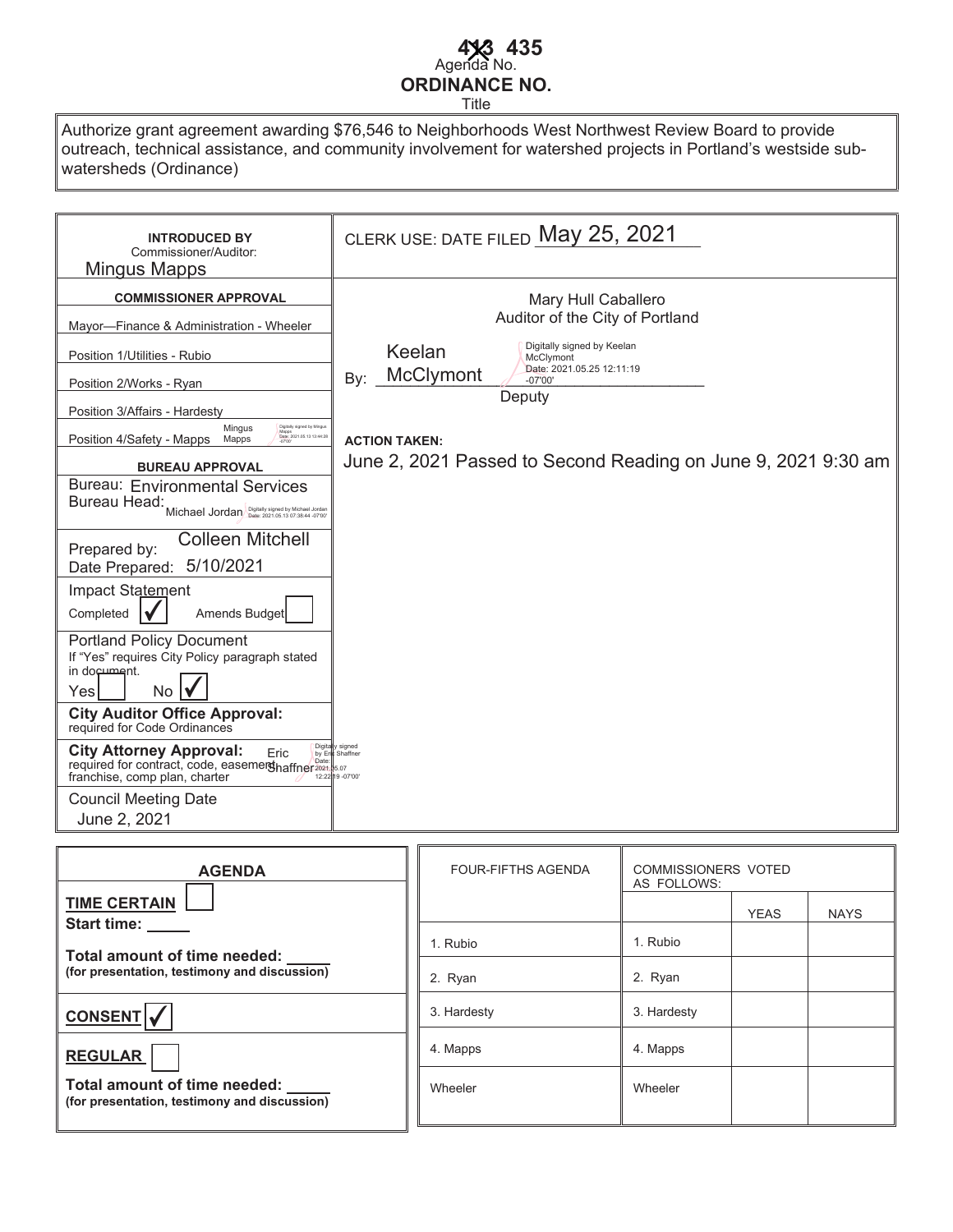## **Attachment A**

### **WATERSHED GRANT AGREEMENT FY 21-22 Westside Watershed Outreach through Neighborhoods West Northwest Review Board City of Portland, Bureau of Environmental Services**

**Agreement No**.:

This grant agreement ("this Agreement") is by and between the City of Portland ("City"), acting by and through the Bureau of Environmental Services ("BES") and its elected officials, and **Neighborhoods West Northwest Review Board,** ("Grantee")," for education, outreach and community involvement for watershed projects in the Westside Willamette watersheds. The City's Project Manager is Colleen Mitchell. This Agreement is effective July 1, 2021, and shall expire, unless otherwise terminated or extended, on June 30, 2022.

City will provide Grantee with Grant Funds of up to a total of **\$76,546** in accordance with this Agreement.

### **GENERAL PROVISIONS**

#### **1. Grant Award and Compensation**

Grantee agrees to perform the actions and/or spend grant funds as described in thePROJECT SCOPE below and in accordance with this Agreement. City agrees to provide grant funds up to the total amount identified in this Agreement on a reimbursement basis upon presentation of receipts. Payments shall be for expenses directly related to the project and can include supplies, equipment, rentals and other expenses as agreed upon by City and Grantee. Grant Funds cannot be used for wages, or other activities outside of the Project Scope without written approval from the City's Project Manager. All work must be completed, and funds must be expended prior to the expiration date of this Agreement. The parties recognize and agree that some of the activities and obligations for reimbursement addressed in this Agreement have commenced or arisen or will commence or arise prior to the effective date of this Agreement.

### **2. Billing and Payments**

- (a) Grantee must submit to the City Project Manager an invoice that includes the following: Name and Address of Grantee, Contract Number, Date of Invoice, Project Name, List of items for payment with corresponding receipts, List of Tasks for which reimbursement request corresponds, and Total Amount of payment request. All invoices must be submitted to City prior to the expiration date of this Agreement. City shall not be responsible for payment of invoices received after that date.
- (b) If for any reason Grantee receives a grant payment under this Agreement and does not use grant funds, provide required work or services, or perform as required by the Agreement, then City may at its option terminate this Agreement,reduce or suspend any grant funds that have not been paid, require Grantee to immediately refund to City the amount improperly expended, return to City any unexpended grant funds received by Grantee, require Grantee to fully refund anyor all grant funds received, or any combination thereof.
- (c) Payments under this Agreement may be used only to provide the services ortake the actions required under this Agreement and may not be used for anyother purpose.

### **3. Termination**

(a) Cause for Termination; Cure. It shall be a material breach and cause for termination of this Agreement if Grantee uses grant funds outside of the scope ofthis Agreement, or if Grantee fails to comply with any other term or condition or to perform any obligations under this Agreement within 30 days after written notice from City. If the breach is of such nature that it cannot be completely remedied within the 30-day cure period, Grantee, as applicable, shall commence cure within the 30 days, notify City of Grantee's steps for cure and estimated time table for full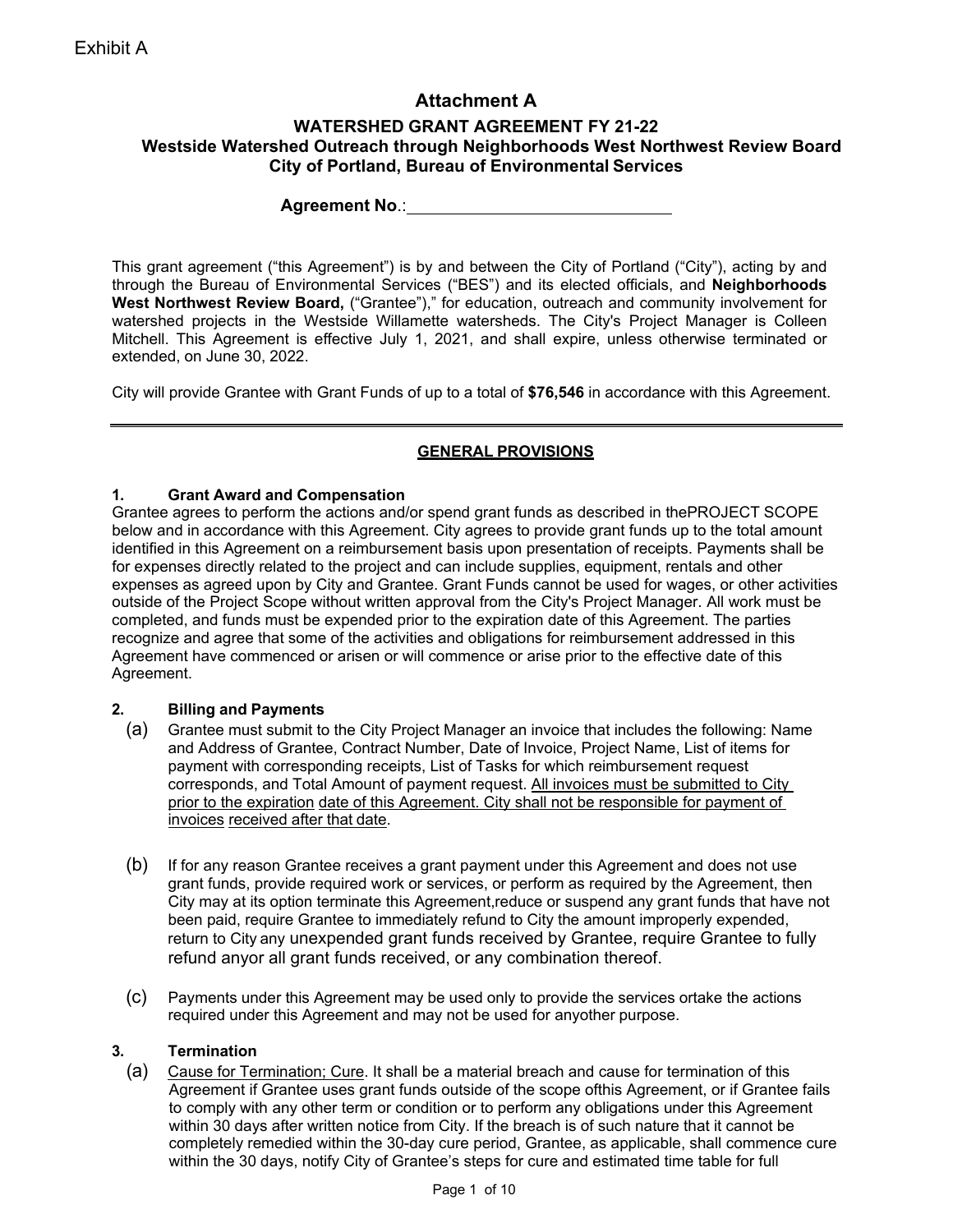correction and compliance, proceed with diligence and good faith to correct any failure or noncompliance, and obtain written consent from City for a reasonable extension of the cure period.

- (b) No Payment or Further Services Authorized During Cure Period. During the cureperiod, City is under no obligation to continue providing additional grant funds notwithstanding any payment schedule indicated in this Agreement. Grantee shall not perform services or take actions that would require City to pay additional grant funds to Grantee. Grantee shall not spend unused grant funds and such unused funds shall be deemed held in trust for City. Grantee shall be solely responsible for any expenses associated with cure of its noncompliance orfailure to perform.
- (c) Termination for Cause. Termination for cause based on Grantee's misuse of grant funds shall be effective upon notice of termination. Termination for cause based on failure to comply or perform other obligations shall be effective at the end of the 30 day period unless a written extension of cure period is granted by City. Grantee shall return all grant funds that had not been expended as of the date of the termination notice. All finished or unfinished work products such as documents, data, studies, and reports prepared by Grantee under this Agreement, shall, at the option of City, become the property of City.. Grantee may be entitled to receive just and equitable compensation for any satisfactory work completed on such documents up until the time of notice of termination, in a sum not to exceed the grant funds already expended.
- (d) Penalty for Termination for Cause. If this Agreement is terminated for cause, City, at its sole discretion, may seek repayment of any or all grant funds tenderedunder this Agreement, and decline to approve or award future grant funding requests to Grantee.
- (e) Termination by Agreement or for Convenience of City. City and Grantee may terminate this Agreement at any time by mutual written agreement. Alternatively,City may, upon 30 days' written notice, terminate this agreement for any reason deemed appropriate in its sole discretion. If the Agreement is terminated as provided in this paragraph, Grantee shall return any grant funds that would have been used to provide services after the effective date of termination. Unless the Parties agree otherwise, Grantee shall finish any work and services covered by any grant funds already paid and shall not commence any new workor services which would require payment from any unused grant funds.

### **4. Changes in Anticipated Services**

If, for any reason, Grantee's anticipated services or actions are terminated, discontinued or interrupted, City's payment of grant funds may be terminated, suspended or reduced.Grantee shall immediately refund to City any unexpended grant funds received by Grantee.

### **5. Subcontracts and Assignment**

Grantee shall not subcontract, assign or transfer any of the work scheduled under this Agreement, without the prior written consent of the City. Notwithstanding City approval of a subgrantee or subcontractor, the Grantee shall remain obligated for full performance hereunder and the City shall incur no obligation other than its obligations to the Grantee hereunder. Grantee agrees that if subgrantees or subcontractors are employed in the performance of this Agreement, Grantee and its subgrantees or subcontractors are subject to the requirements and sanctions of ORS Chapter 656, Workers' Compensation.

### **6. Independent Contractor Status**

Neither Grantee nor its subgrantees, contractors, or employees are employees of City and are not eligible for any benefits through City, including, without limitation, federal social security,health benefits, workers' compensation, unemployment compensation, and retirement benefits.

### **7. Work Product and Record**

All work Grantee performs under this Agreement shall be considered a public record. Grantee shall provide City a copy of data, brochures, documents, plans, copyrights,specifications, working papers and any other materials Grantee produces in connection with this Agreement. On completion or termination of the agreement, Grantee shall deliver a copy of these materials to the City Project Manager, with final report.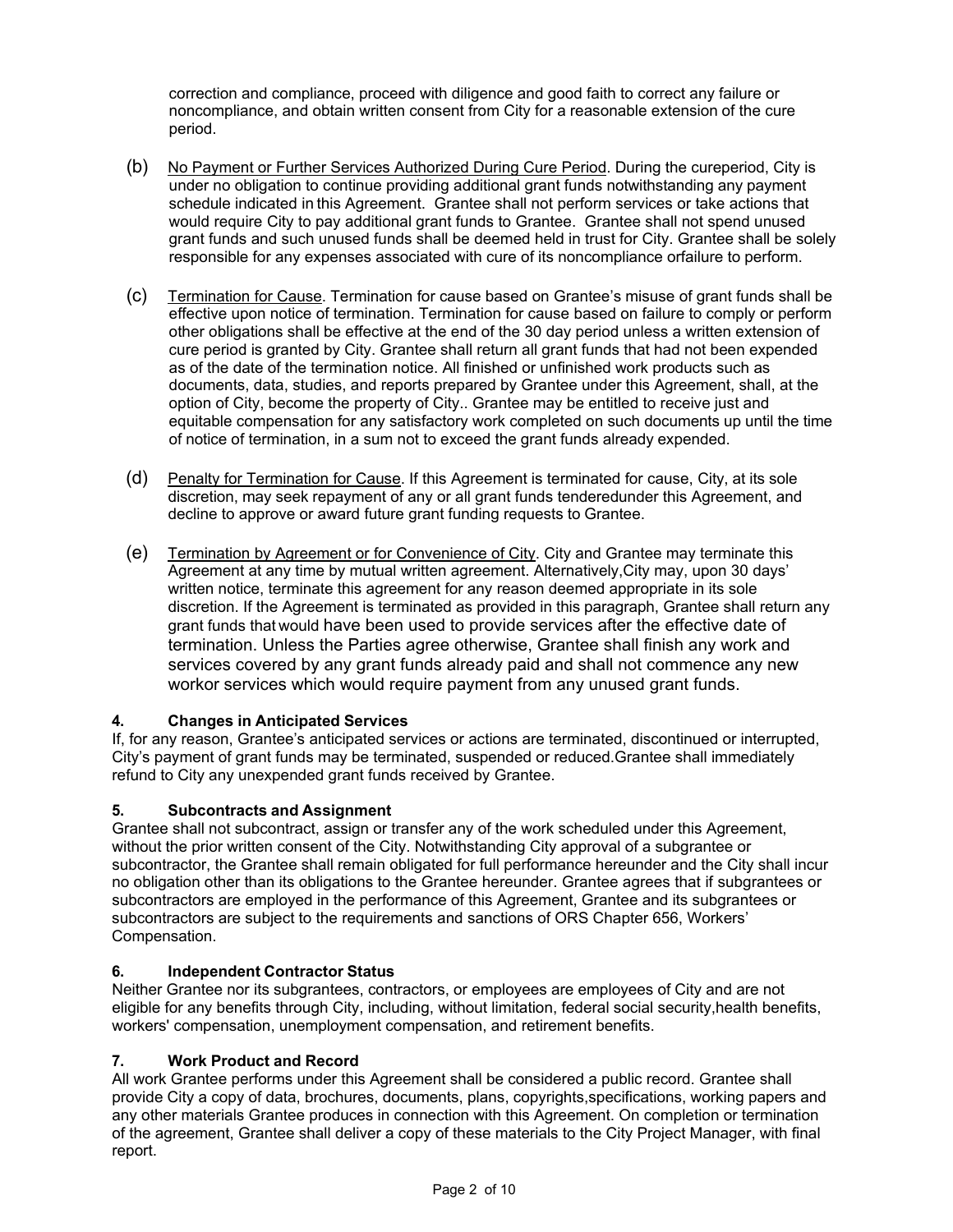#### **8. Indemnity**

- (a) Claims for Other than Professional Liability. Grantee shall defend, save, and hold the City of Portland and its officers, agents, and employees, harmless from and against all claims, suits, or actions of whatsoever nature, including intentional acts, resulting from or arising out of the activities of Grantee or its subgrantees or subcontractors, agents, or employees under this Agreement.
- (b) Claims for Professional Liability. Grantee shall defend, save, and hold the City of Portland and its officers, agents, and employees harmless, from and against all claims, suits, or actions arising out of the professional negligent acts, errors, or omissions of Grantee or its subgrantees, subcontractors, agents, errors, or omissions of Grantee or its subgrantees, subcontractors, agents, or employees in the performance of services under this Agreement.

### **9. Governing Law**

This Agreement shall be construed according to the laws of the State of Oregon, without regard to its provisions regarding conflict of laws. Any litigation between City and Grantee arising under this Agreement or out of work performed under this Agreement, shall occur, if in the state courts, in the Multnomah County court having jurisdiction thereof, and, if in the federal courts, in the United States District Court for the State of Oregon.

#### **10. Compliance with Laws**

In connection with its activities under this Grant, Grantee and all persons, subgrantees and subcontractors performing work under this Agreement shall comply with all applicable federal, state, and local laws and regulations, including reporting to and payment of all applicable federal, state and local taxes. If Grantee is a 501 (c)(3) organization, it shall maintain its nonprofit and tax-exempt status during this Agreement.

#### **11. Insurance**

During the term of this Agreement, Grantee shall maintain in force at its own expense, each insurance noted below and insurance shall apply to the acts and omissions of Grantee. Grantee agrees to maintain continuous, uninterruptedcoverage for the duration of this Agreement. Failure to maintain this insurance shall be cause for immediate termination of this Agreement by City.

- (a) Workers' Compensation insurance. Grantee and all persons working under thisAgreement are subject employers under the Oregon workers compensation law.Grantee shall provide workers' compensation insurance for all its subject workers. A certificate of insurance must be attached to this Agreement. If Grantee qualifies as a non-subject employer, this certification shall be maintained with this Agreement as proof of that certification.
- (b) General Liability insurance. Commercial general liability insurance covering bodily injury, personal injury, and property damage, including coverage for independent contractor's protection (required if any work will be subcontracted), premises/operations, contractual liability, products and completed operations in a per-occurrence limit of not less than \$1,000,000 and an aggregate limit of not less than \$2,000,000. Grantee shall have all participants sign the Liability Waiver provided by BES.

|  | Required |  | or | Waived by BES: |  |
|--|----------|--|----|----------------|--|
|--|----------|--|----|----------------|--|

(c) Automobile Liability insurance with a combined single limit of not less than \$1,000,000 per occurrence for Bodily Injury and Property Damage, including coverage for owned, hired, or non owned vehicles, as applicable. This coveragemay be combined with the commercial general liability insurance policy.

Required  $X$  or Waived by BES: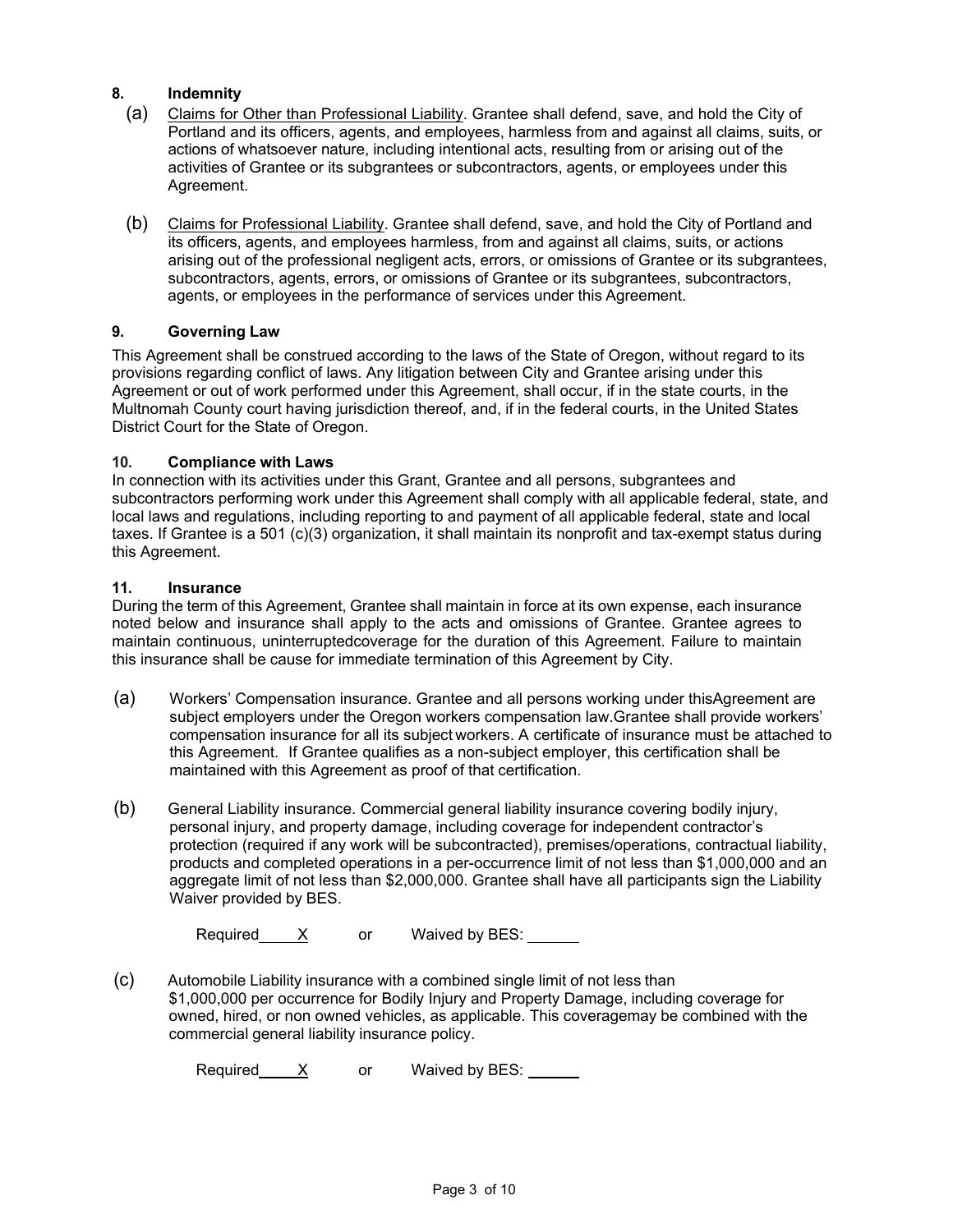- (d) On all types of insurance. There shall be no cancellation, material change,reduction of limits, or intent not to renew the insurance coverage(s) without30-days written notice from Grantee or its insurer(s) to the City.
- (e) Additional Insured. The liability insurance coverages, except workers' compensation, shall be without prejudice to coverage otherwise existing, and shall name the City of Portland and its bureaus/divisions, officers, agents and employees as Additional Insureds, with respect to the Grantee's activities to be performed, or products or services to be provided. Coverage shall be primary and non-contributory with any other insurance and self-insurance. Notwithstanding the naming of additional insureds, the insurance shall protect each additional insured in the same manner as though a separate policy had been issued to each, but nothing herein shall operate to increase the insurer's liability as set forth elsewhere in the policy beyond the amount or amounts for which the insurer would have been liable if only one person or interest had been named as insured.
- (f) Certificates of insurance. As evidence of the insurance coverages required by this Agreement, Grantee shall furnish acceptable insurance certificates, including Additional Insured endorsement form(s) and all other relevant endorsements, to the City at the time of signed Agreement submission. The certificate will specify all of the parties who are endorsed on the policy as Additional Insureds, shall include a 30-day cancellation clause that provides that the insurance shall not terminate or be canceled without 30 days written notice first being given to the City, and shall provide that coverage applies to claims between insureds on the policy.
- (g) Subgrantees or subcontractors. Upon request, Grantee shall provide evidence that any subgrantee or subcontractor, if any, performing work or providing goods or service under the Agreement has the same types and amounts of coverages as required herein or that the subgrantee or subcontractor is included under the Grantee's policies.

### **Project Scope**

### **A. Project Representatives**

Each party has designated an individual to be the formal representative for this Agreement. All reports, notices, and other communications required under or relating to this Agreement shall be directed to the appropriate individual. Grantee will fulfill its obligations under this section.

### **CITY GRANTEE**

| Name:    | Colleen Mitchell                    | Name:  | Mark Sieber                  |
|----------|-------------------------------------|--------|------------------------------|
| Address: | 1120 SW Fifth Avenue, Suite 600     |        | Address: 2257 NW Raleigh St. |
|          | Portland, OR 97204                  |        | Portland, OR 97210           |
| Phone:   | 503-865-6589                        | Phone: | 503-823-4212                 |
| Email:   | Colleen.Mitchell@portlandoregon.gov | Email: | mark@nwnw.org                |

### **B. Project Description**

#### **1. Scope of Work and Duties Performed**

### **OUTREACH AND ENGAGEMENT:**

Recruit and involve Westside Portland residents and other stakeholders to increase public and ecological health through stormwater management, water quality protection, pollution prevention, erosion control, invasive plant removal and native plant landscaping.

· Conduct outreach via at least 12 online, web-based, or in person events such as open houses, workshops, presentations to community groups, watershed tours, tabling at community events, speaking engagements, and neighborhood events in addition to the Stormwater Stars workshops. Spread outreach amongst Southwest and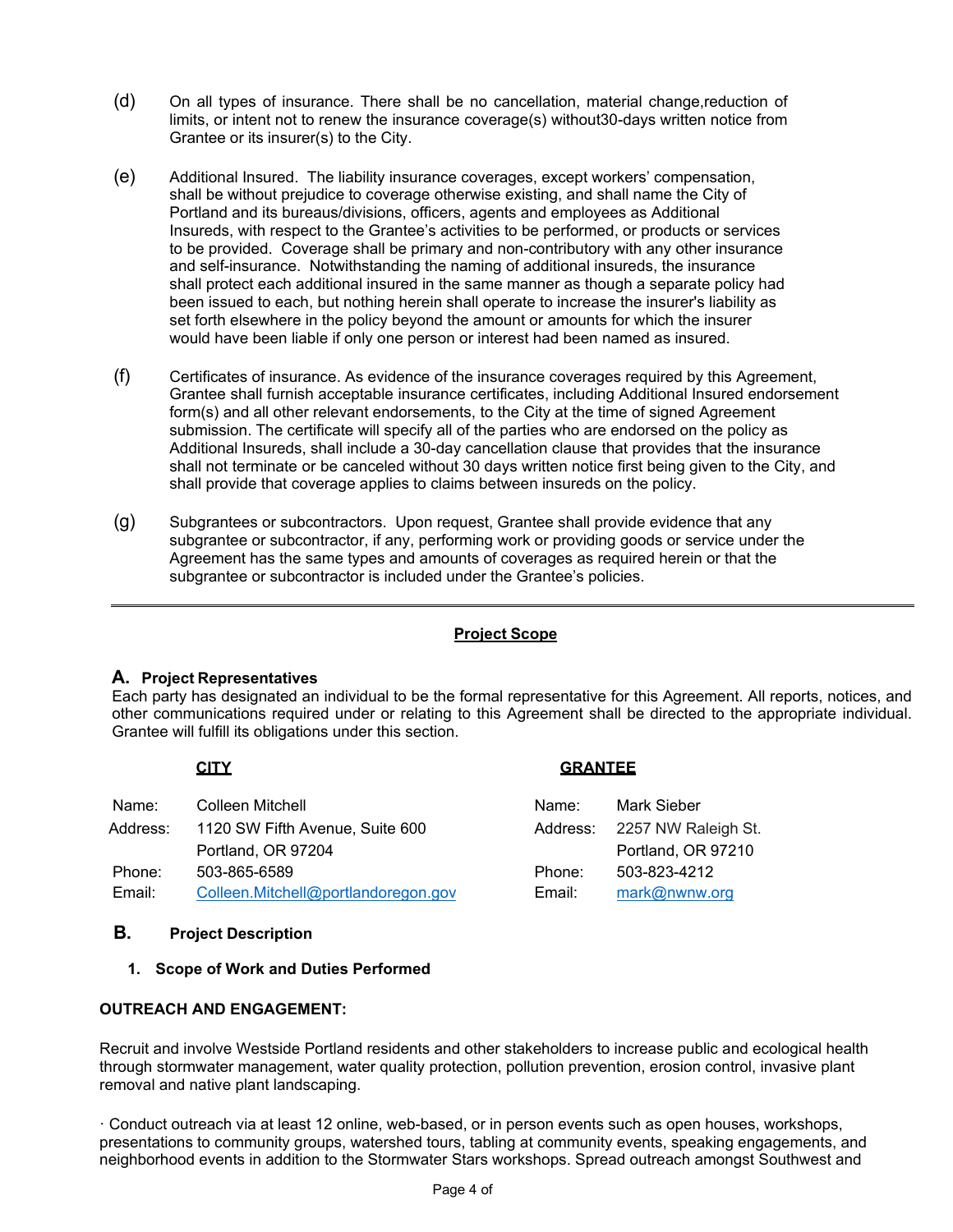Northwest geographies.

· Disseminate watershed information via e-newsletters, newspaper columns on watershed health and stewardship, semi-weekly social networking updates, website updates, project brochures, and event flyers. Share information with community groups and other partner organization as appropriate.

· Manage Westside Watershed Tool Library. Maintain tools and equipment for check-out by community organizations and individual residents.

- · Respond to public requests for watershed technical information and referrals.
- · Develop educational interpretive signage for projects as time and funding permits.
- · Continue to integrate equity and inclusion goals into the work of the WWRC.

**PRIVATE PROPERTY STORMWATER TECHNICAL ASSISTANCE AND SUPPORT:** Respond to public requests for watershed technical information and referrals. Support and promote actions that foster watershed health. Support stormwater management projects on private property, including tool loan and event promotion. Participate in landowner and community project requests as time allows.

#### **CAPACITY BUILDING AND PROJECT DEVELOPMENT**:

Foster partnerships to further the goals of equity, build capacity for watershed restoration in SW Portland and NW Portland, and guide volunteers in developing cost- and time-effective projects.

**PROJECT MANAGEMENT**: Leverage funding and in-kind matches of volunteer time and resources to implement stormwater management, erosion control, and vegetation management projects. In all projects managed and developed by the Westside Watershed Resource Center, at every project stage, WWRC staff will prioritize equity, diversity, inclusion, and ensure that social justice values are a primary component of their decision-making, relationship-building, and project development.

**Stormwater Stars Workshop Series**: Support the work of project staff and contractors for workshop series (5-6 events) that demonstrates implementation and maintenance of small-scale best practices for managing rainfall and reducing runoff. Practices taught will be appropriate to all sites, including those with challenging sites (poorly infiltrating soils, and/or lacking an approvable stormwater discharge point). Support recruitment of SW and NW Portland properties as demonstration project hosts. Support ongoing engagement of program alumni.

**Partners**: West Multnomah Soil & Water Conservation District, other contractors.

**Funding Leveraged**: Approximately \$33,000 total project funding, West Multnomah Soil & Water Conservation **District** 

#### **POST PROJECT MONITORING AND MAINTENANCE:**

Monitor, communicate with project partners and support maintenance activities necessary to sustain restoration project investments, including past Stormwater Stars workshop demonstration sites. Sites include but are not limited to: SW 50th Drive, SW Bertha Court, Jackson Middle School, SW 25th Ave, Colibri Chiropractic Clinic, Stephens Creek Crossing apartments, Woods Creek HOA, Multnomah Arts Center.

#### **STEWARDSHIP PROJECT DEVELOPMENT**

Serve as Westside Community Group Liaison. Participate in local and regional partnerships to optimize WWRC resources and offerings. Collaborate with partner organizations for efficient application of time, resources and skills in outreach, project development and implementation. Assist Friends and other community groups (watershed-related committees and partnerships and referred community stewardship projects) with event promotion and project support as needed and as time allows. Provide Neighborhood Associations and other community groups with information about BES's and project partners' work as needed.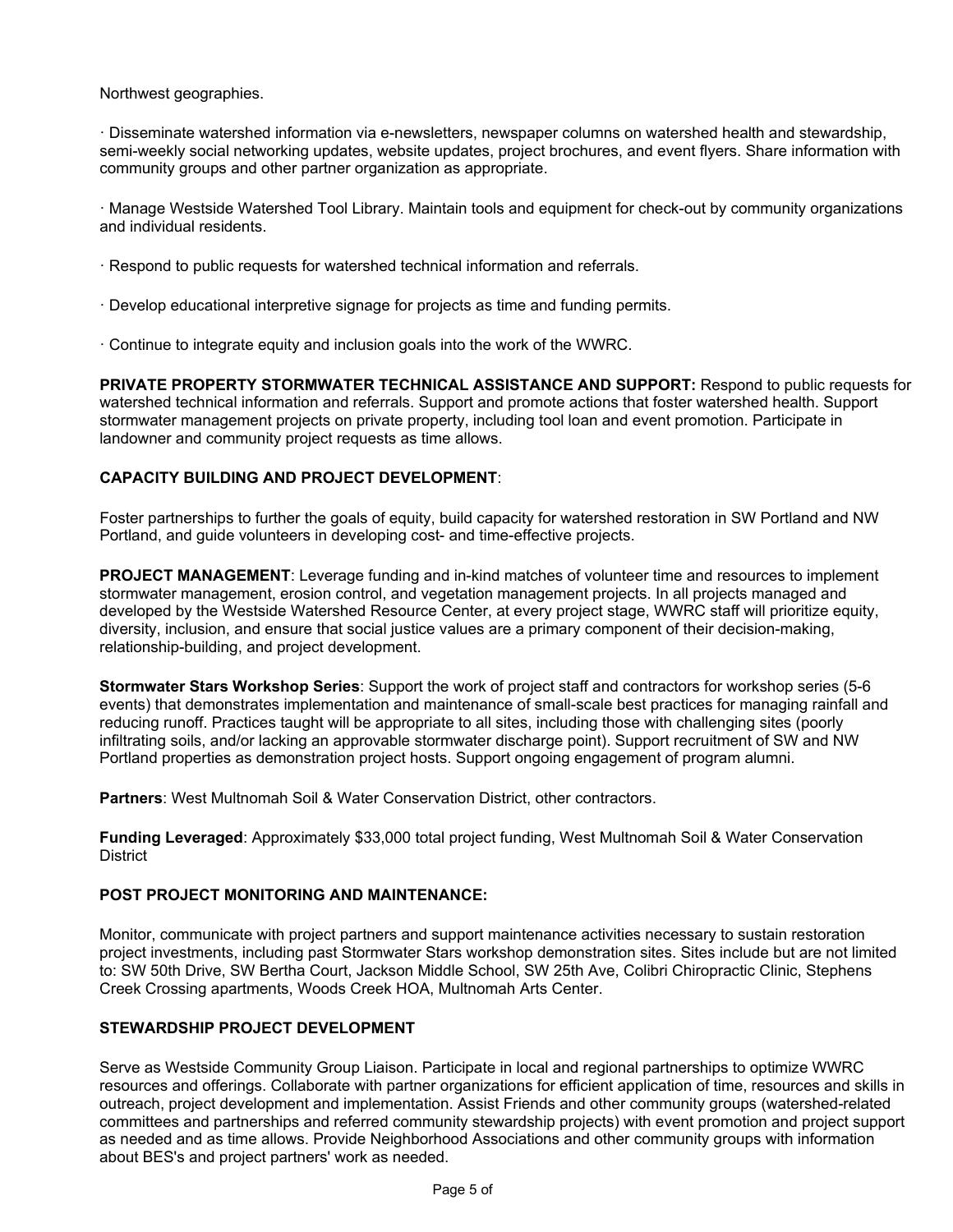Regional Equity Partnerships: Participate in regional coalition events, conversations, and trainings to improve equity and apply best practices to WWRC programs and services. Prioritize connecting underserved communities on the westside to outreach WWRC services and resources; build relationships; listen to community needs and provide applicable resources.

#### **PROGRAM ADMINISTRATION:**

- · Submit monthly report with monthly invoice to BES.
- · Engage in strategic planning with the NWNW Board, BES, and other community partners.

· Track and submit annual report of program outcomes including number of projects, events and people served, funding applied for and received, plants installed, invasive plant area, and runoff reduced. Submit annual WWRC report and narrative for City of Portland NPDES MS4 Compliance Report, documenting outcomes and success stories.

· Supervise interns, volunteers and temporary staff positions funded by outside grants to support WWRC projects, including Stormwater Stars program staff.

· Prepare and submit grant proposals for outside partnership funds as appropriate; review with BES staff prior to submittal to granting agency.

· Prepare and oversee work plans for temporary staff positions or contractors funded through partners; review with BES staff prior to advertising.

· Document conference/event attendance in relation to WWRC goals.

· Prepare annual work plan and quarterly project status updates for NWNW-WWRC-BES check-in meetings.

### **C. Budget**

| BES NWNW Westside Watershed Grant - JULY 1, 2021 - JUNE 30, 2022             |                            |                            |                                                |                                                     |                                                                                                                     |              |  |
|------------------------------------------------------------------------------|----------------------------|----------------------------|------------------------------------------------|-----------------------------------------------------|---------------------------------------------------------------------------------------------------------------------|--------------|--|
| <b>Activity/Expense</b>                                                      | <b>BES</b><br><b>Funds</b> | <b>BES</b><br><b>Match</b> | <b>NWNW</b><br><b>Matching</b><br><b>Funds</b> | <b>WMSWCD</b><br>Grant<br><b>Funds</b><br>Leveraged | <b>Comments</b>                                                                                                     | <b>TOTAL</b> |  |
| Personnel                                                                    |                            |                            |                                                |                                                     |                                                                                                                     |              |  |
| Full-time Employee                                                           | \$63,196                   | $\overline{\phantom{a}}$   | $\overline{\phantom{a}}$                       | \$33,000                                            | Includes employee at 36 hours<br>week, insurance, taxes, 3% Simple<br><b>IRA</b>                                    | \$96,196     |  |
| <b>Materials &amp; Services</b>                                              |                            |                            |                                                |                                                     |                                                                                                                     |              |  |
| Project supplies,<br>materials,<br>equipment and<br>professional<br>services | \$4,000                    | $\overline{\phantom{0}}$   |                                                |                                                     | Plants, erosion control blankets,<br>restoration tools, office supplies,<br>work party refreshments,<br>contractors | \$4,000      |  |
| Local Travel                                                                 | \$200                      | $\overline{\phantom{a}}$   | $\blacksquare$                                 | $\blacksquare$                                      |                                                                                                                     | \$200        |  |
| Office Space Rent                                                            |                            |                            | \$2,942.30                                     | $\overline{\phantom{a}}$                            | .25 of NWNW office space,<br>\$245.19/month                                                                         | \$2,942.30   |  |
| Meeting Room<br>Space for Open<br>House, Meetings                            |                            |                            | \$112                                          |                                                     | 4 hours of meeting space at<br>\$28.00/hour                                                                         | \$112        |  |
| Copy<br>Machine/Scanner/<br>Fax                                              | $\overline{a}$             | $\overline{\phantom{a}}$   | \$1,000                                        | $\overline{\phantom{a}}$                            | CIT Lease = .20 copier, \$84/month                                                                                  | \$1,000      |  |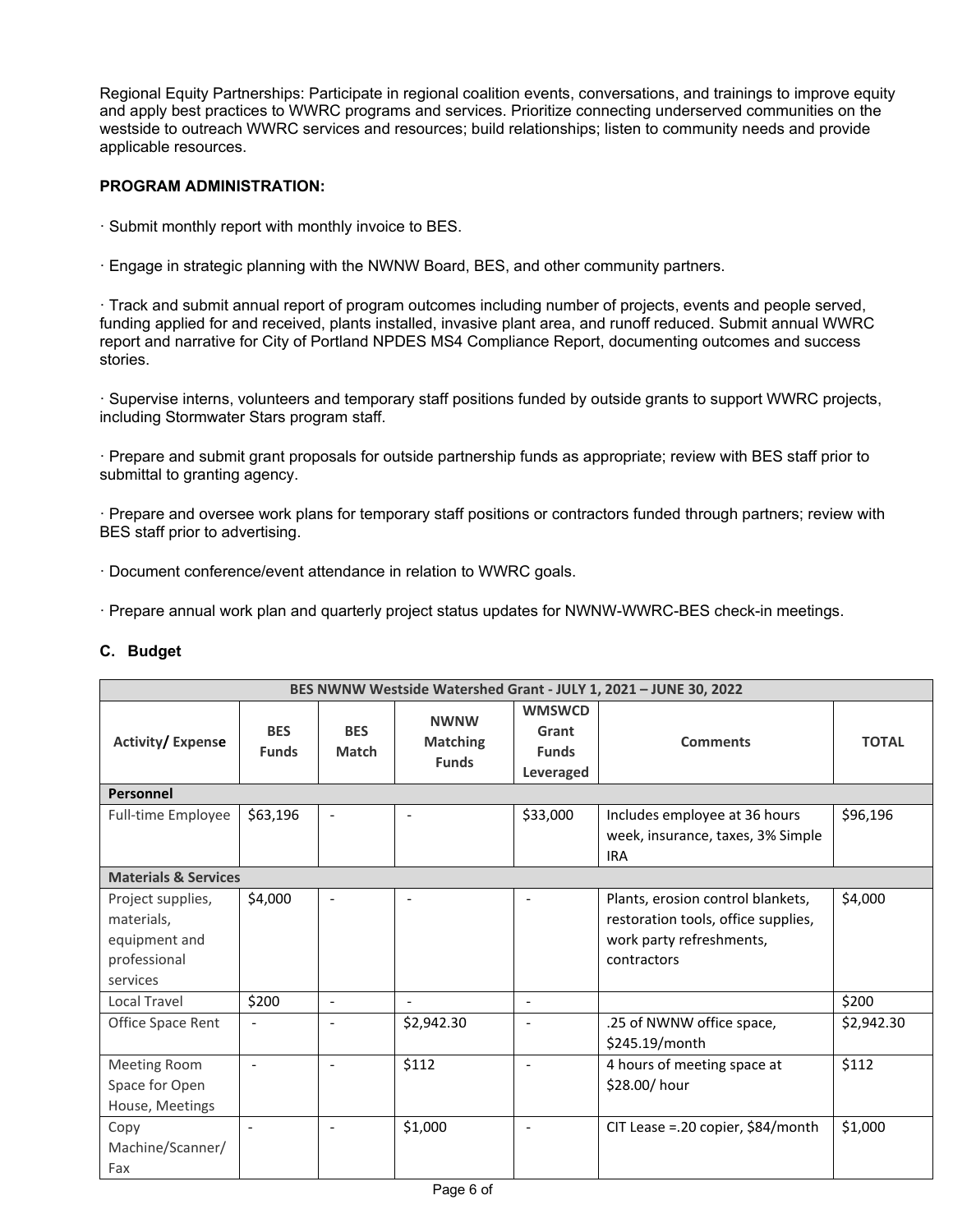| Phone, Digital<br>Resources |                          | \$220                    | $\overline{\phantom{a}}$ | $\overline{\phantom{a}}$ | BES provide cell phone \$661/year;<br>NWNW provide web domains | \$220        |
|-----------------------------|--------------------------|--------------------------|--------------------------|--------------------------|----------------------------------------------------------------|--------------|
|                             |                          |                          |                          |                          | (2@\$17/year) and Google                                       |              |
|                             |                          |                          |                          |                          | (56/month)                                                     |              |
| Neighborhood                | \$5,400                  |                          |                          |                          |                                                                | \$5,400      |
| newspapers                  |                          |                          |                          |                          |                                                                |              |
| Insurance (liability        | $\overline{\phantom{a}}$ | $\overline{\phantom{m}}$ | \$4,084                  | $\overline{\phantom{a}}$ | Liability insurance required by City                           | \$4,084      |
| insurance)                  |                          |                          |                          |                          | of Portland                                                    |              |
| Supervision                 |                          |                          | \$2,000                  |                          | NWNW Executive Director, staff                                 | \$2,000      |
|                             |                          |                          |                          |                          | supervision, grant management                                  |              |
| <b>NWNW</b>                 | \$3,650                  |                          | \$2,000                  |                          | Fiscal management and grant                                    | \$5,650      |
| Administrative              |                          |                          |                          |                          | management                                                     |              |
| Fees                        |                          |                          |                          |                          |                                                                |              |
| <b>Materials &amp;</b>      | \$13,250                 | \$220                    | \$12,138.30              |                          |                                                                | \$25,606.30  |
| <b>Services Total:</b>      |                          |                          |                          |                          |                                                                |              |
| Education/                  | \$100                    | $\overline{\phantom{a}}$ | \$100                    | ۰                        |                                                                | \$200        |
| <b>Training</b>             |                          |                          |                          |                          |                                                                |              |
| Volunteer Labor             |                          |                          | \$15,258                 | $\overline{\phantom{a}}$ | Estimated 600+ vol. hours $\omega$                             | \$15,258     |
|                             |                          |                          |                          |                          | \$25.43 per hour                                               |              |
| <b>TOTAL:</b>               | \$76,546                 | \$220                    | \$27,496.30              | \$33,000                 |                                                                | \$137,262.30 |

This Agreement may be signed in two (2) or more counterparts, each of which shall be deemed an original, and which, when taken together, shall constitute one and the same Agreement. The parties agree that City and Grantee may conduct this transaction, including any amendments to the Agreement, by electronic means, including the use of electronic signatures.

#### **CITY OF PORTLAND GRANTEE**

By: By: Michael Jordan, Director

Name: <u>2000 - 2000 - 2000 - 2000 - 2000 - 2000 - 2000 - 2000 - 2000 - 2000 - 2000 - 2000 - 2000 - 2000 - 2000 - 2000 - 2000 - 2000 - 2000 - 2000 - 2000 - 2000 - 2000 - 2000 - 2000 - 2000 - 2000 - 2000 - 2000 - 2000 - 2000 </u>

Date: <u>Date:</u> 2002 Contract 2004 Contract 2006 Contract 2006 Contract 2006 Contract 2006 Contract 2006 Contract 2006 Contract 2006 Contract 2006 Contract 2006 Contract 2006 Contract 2006 Contract 2006 Contract 2006 Contrac

Title:

Date: **Date: Date: Date: Date: Date: Date: Date: Date: Date: Date: Date: Date: Date: Date: Date: Date: Date: Date: Date: Date: Date: Date: Date: Date: Date: Date: Date:**

By: \_\_\_\_\_\_\_\_\_\_\_\_\_\_\_\_\_\_\_\_\_\_\_\_\_\_\_\_\_\_\_\_\_\_\_

Elected Official

Approved as to form:

**City Attorney**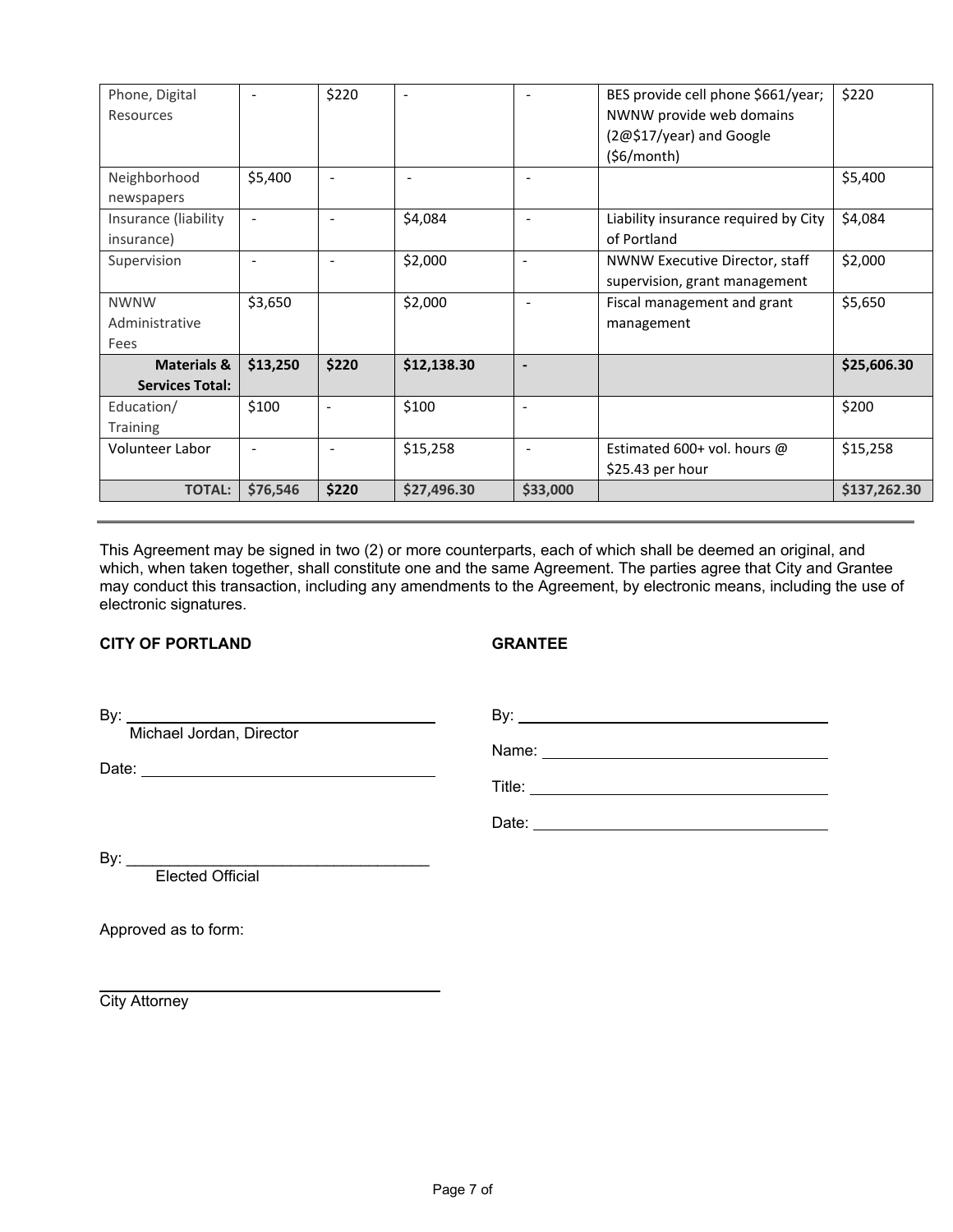## **IMPACT STATEMENT**

**Legislation title:** Authorize grant agreement awarding \$76,546 to Neighborhoods West Northwest Review Board to provide outreach, technical assistance, and community involvement for watershed projects in Portland's westside sub-watersheds (Ordinance)

| <b>Contact name:</b>   | <b>Colleen Mitchell</b> |
|------------------------|-------------------------|
| <b>Contact phone:</b>  | 503-865-6589            |
| <b>Presenter name:</b> | N/A                     |

## **Purpose of proposed legislation and background information:**

The Westside Watershed Resource Center (WWRC) has been providing technical assistance and outreach services for watershed programs and projects and building community in partnership with the Bureau of Environmental Services since 1999. This ordinance approves a continuation of this successful partnership.

The work of the WWRC advances watershed goals identified in the Portland Watershed Management Plan (PWMP) and helps the City meet its obligations under the National Pollution Discharge Elimination System (NPDES) Phase I Municipal Separate Storm Sewer (MS4) permit. Specific regulatory stormwater pollution prevention measures this program supports include:

- Natural Systems: Protect and restore natural areas and vegetation that help prevent pollutants from entering into the MS4.
- Public Involvement: Implement public information, education, involvement, and stewardship activities that will raise awareness, foster community stewardship, and promote pollution prevention and stormwater management**.**

The scope of work of this agreement allows the City to implement cost effective on-the-ground community watershed health projects on private and public properties and includes efficient tracking of program outcomes for regulatory reporting and grant-writing to leverage funds from multiple sources.

## **Financial and budgetary impacts:**

This item is in the BES operating budget and is described in the attached grant agreement, scope of work, and budget. Maximum total costs for Fiscal Year 2022 are \$76,546 to be allocated from the Sewer Systems Operating budget; Cost Object ESDP000023 GL 529000.

## **Community impacts and community involvement:**

The Westside Watershed Resource Center (WWRC) is a community asset to Westside Portland, a part of our City that experiences stormwater management challenges such as steep slopes, open, eroded, and mostly privately-owned drainage ways, and an incomplete City stormwater system. The stormwater challenges on Portland's Westside are often complex, fall under several jurisdictions, and present serious issues to property owners and residents. The WWRC staff member provides watershed health opportunities through stormwater management technical assistance, education/workshops, grant writing and grant management support for community-led watershed projects. The projects include drainage improvements, erosion control, vegetation management, stream enhancements and other local watershed actions, stewardship activities and